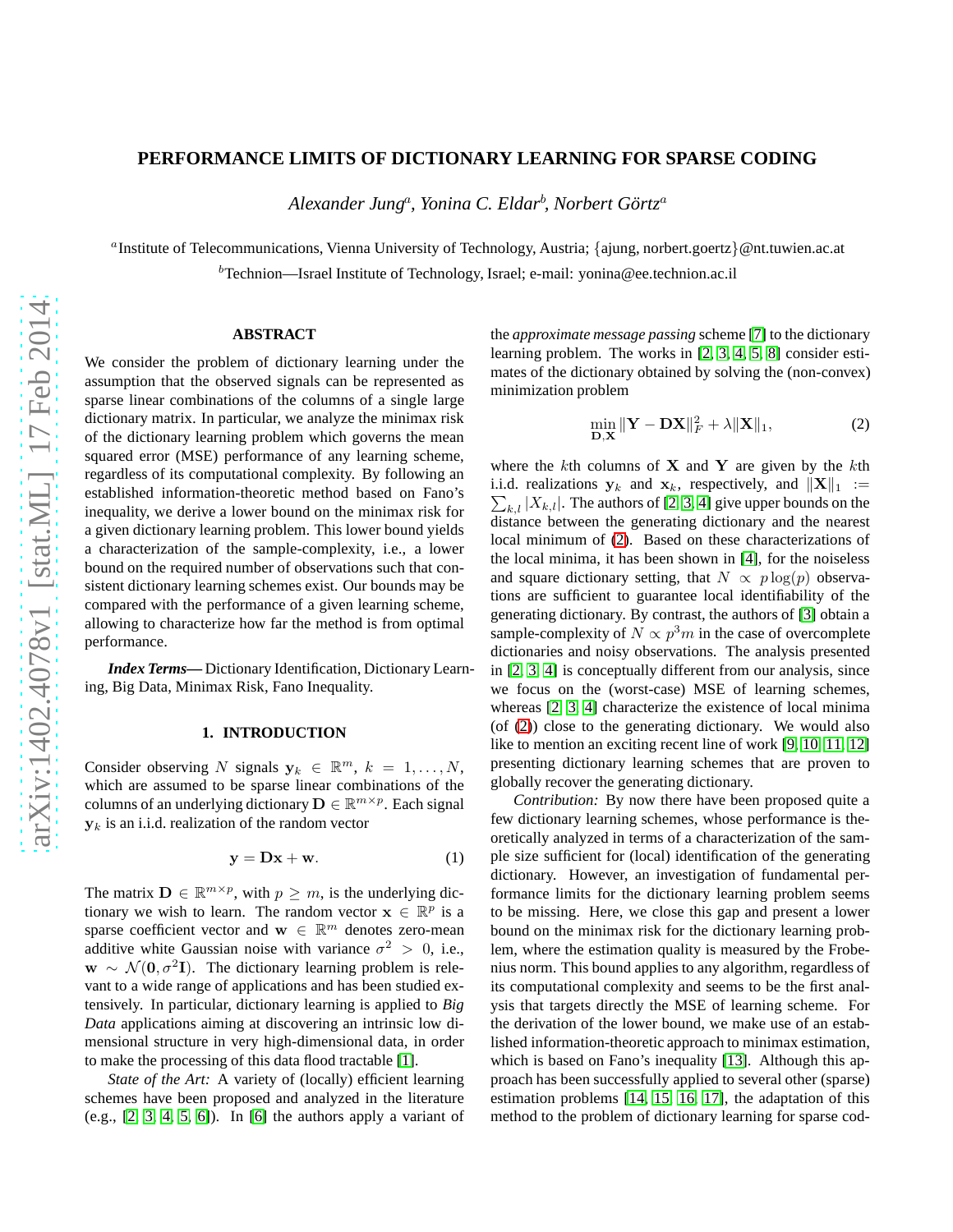ing seems to be new.

*Outline of the Paper:* We begin in Section [2](#page-1-0) with a formalization of the problem setup and discuss the adaption of the information-theoretic proof method (for lower bounding the minimax risk) to this setting. A lower bound on the minimax risk for dictionary learning is presented in Section [3.](#page-2-0) A sketch of the proof is given in Section [4.](#page-2-1)

*Notation:* Given a natural number  $k \in \mathbb{N}$ , we define the set  $[k] \triangleq \{1, \ldots, k\}$ . For a matrix  $\mathbf{A} \in \mathbb{R}^{m \times p}$ , we denote its Frobenius norm by  $||A||_F \triangleq \sqrt{\text{Tr}\{AA^T\}}$ . The kth column of the identity matrix is denoted by  $e_k$ . The Kronecker delta is denoted by  $\delta_{l,l'}$ , i.e.,  $\delta_{l,l'} = 1$  if  $l = l'$  and is equal to zero otherwise. The determinant of a square matrix C is denoted by  $|C|$ . We denote by  $E_{Z}$  the expectation w.r.t. the distribution of the random vector or matrix Z.

### **2. PROBLEM FORMULATION**

#### <span id="page-1-0"></span>**2.1. The Dictionary Learning Problem**

Consider the model [\(1\)](#page-0-1). We collect the measurements into the observation matrix

$$
\mathbf{Y} := (\mathbf{y}_1, \dots, \mathbf{y}_N) \in \mathbb{R}^{m \times N}, \tag{3}
$$

where  $y_k$  is an i.i.d. realization of the random vector given by [\(1\)](#page-0-1). The underlying generating dictionary  $D$  is modeled as deterministic but unknown. We assume the columns of D to be normalized, i.e.,

<span id="page-1-5"></span>
$$
\mathbf{D} \in \mathcal{D} \triangleq \{ \mathbf{B} \in \mathbb{R}^{m \times p} | \| \mathbf{B} \mathbf{e}_j \|_2 = 1, \text{ for all } j \in [p] \}. \tag{4}
$$

The set D is known as the *oblique manifold* [\[3\]](#page-4-2).

The statistics of the coefficient vector  $x$  is modeled such that it is a strictly s-sparse vector. In particular, we introduce the random variable  $i$ , which is chosen uniformly at random (u.a.r.) from the set  $\lfloor \binom{p}{s} \rfloor$ . A specific value of i represents a certain index set  $S(i) \subseteq [p]$  containing s different indices. More formally, the map

$$
\mathcal{S}(\cdot): \left[ \binom{p}{s} \right] \to \mathcal{E} \triangleq \{ \mathcal{I} \subseteq [p], |\mathcal{I}| = s \} \tag{5}
$$

is a bijection from the first  $\binom{p}{s}$  natural numbers to the set  $\mathcal E$  of all size-s subsets  $\mathcal I$  of  $[p]$ .

The random variable  $i$  selects the active coefficients of  $x$ , i.e.,

<span id="page-1-4"></span>
$$
supp(\mathbf{x}) = \mathcal{S}(i), \text{ and } \mathbf{x}_{\mathcal{S}(i)} \sim \mathcal{N}(\mathbf{0}, \sigma_a^2 \mathbf{I}).
$$
 (6)

The (unconditional) covariance matrix of the sparse coefficient vector x is given by

<span id="page-1-1"></span>
$$
\Sigma_x \triangleq \mathrm{E}\{\mathbf{x}\mathbf{x}^T\} = (s/p)\sigma_a^2 \mathbf{I}.\tag{7}
$$

We define the signal to noise ratio of the observation model [\(1\)](#page-0-1) as SNR :=  $(\sigma_a/\sigma)^2$ .

Since the columns of  $Y$  are i.i.d. realizations of the vector y in [\(1\)](#page-0-1), the conditional probability density function (pdf) of the observation Y, given the  $N$  i.i.d. realizations  $\mathbf{i} = (i_1, \dots, i_N)$  of the random support index i, is

$$
f_{\mathbf{D}}(\mathbf{Y}|\mathbf{i}) = \prod_{k \in [N]} \frac{\exp\left(-\left(1/2\right) \mathbf{y}_{k}^{T} \mathbf{\Sigma}_{y|i_{k}}^{-1} \mathbf{y}_{k}\right)}{\left(2\pi\right)^{m/2} \left|\mathbf{\Sigma}_{y|i_{k}}\right|^{1/2}}.
$$

Here,  $\Sigma_{y|i} \triangleq \mathrm{E}\{\mathbf{y}\mathbf{y}^T|i\}$  denotes the conditional covariance matrix of  $y$ , given  $i$ , and reads explicitly as

$$
\mathbf{\Sigma}_{y|i} = \sigma_a^2 \mathbf{D}_{\mathcal{S}(i)} \mathbf{D}_{\mathcal{S}(i)}^T + \sigma^2 \mathbf{I}.
$$

We investigate the fundamental limits on the accuracy achievable by any learning scheme producing an estimate  $\dot{\mathbf{D}}(\mathbf{Y})$  of the underlying dictionary based on the observation Y. For the moment, suppose that we have access to the coefficients  $x$  in [\(1\)](#page-0-1) and the estimate  $\overline{D}$  is held fixed, i.e., does not depend on the observation  $Y$ . Then, we obtain for the prediction error using the estimate  $D$  instead of the generating dictionary D,

<span id="page-1-2"></span>
$$
\mathbf{E}_{\mathbf{x}}\{\|\mathbf{D}\mathbf{x} - \widehat{\mathbf{D}}\mathbf{x}\|^2\} \stackrel{(7)}{=} (s/p)\sigma_a^2 \|\mathbf{D} - \widehat{\mathbf{D}}\|_{\mathbf{F}}^2. \tag{8}
$$

Therefore, the prediction error is proportional to the squared Frobenius norm of the estimation error  $D - D$ . Based on [\(8\)](#page-1-2), we measure the accuracy of a specific learning scheme  $\mathbf{D}(\cdot)$ by the MSE  $\varepsilon(D, \widehat{D}(\cdot)) \triangleq E_{\mathbf{Y}}\{\|\widehat{D}(\mathbf{Y}) - \mathbf{D}\|_{\mathrm{F}}^2\}$ . Note that the MSE depends on the underlying generating dictionary D and the learning scheme  $\mathbf{D}(\cdot)$ .

Define the minimax risk  $\varepsilon$  for the problem of learning the dictionary  **based on the observation of**  $N$  **i.i.d. realizations** of  $y$  in  $(1)$ , as

<span id="page-1-3"></span>
$$
\varepsilon \triangleq \inf_{\widehat{\mathbf{D}}} \sup_{\mathbf{D} \in \mathcal{D}} \varepsilon(\mathbf{D}, \widehat{\mathbf{D}}(\cdot)). \tag{9}
$$

The minimax risk  $\varepsilon$  will in general depend on the number of observations  $N$ , the dimension  $m$  of the observed signals, the number of signal expansion coefficients  $p$ , the sparsity degree s and the variance parameters  $\sigma_a^2$  and  $\sigma^2$ . However, to lighten notation, we will not make this dependence explicit. Our goal is to develop a lower bound on  $\varepsilon$  using an informationtheoretic method.

Having a tight lower bound for the minimax risk allows us to asses the performance of a given dictionary learning scheme. In particular, if the MSE of a given algorithm is close to the minimax risk, or a lower bound to it, then there is little point to hope for finding improved techniques with substantially better performance.

We finally note that any learning scheme based on the model [\(1\)](#page-0-1) faces an intrinsic ambiguity problem. Indeed, any practical scheme cannot distinguish between dictionaries which are related via column permutations and sign-flips [\[3,](#page-4-2) [4\]](#page-4-3). Let us denote the class of dictionaries obtained by column permutation and sign flipping of the dictionary D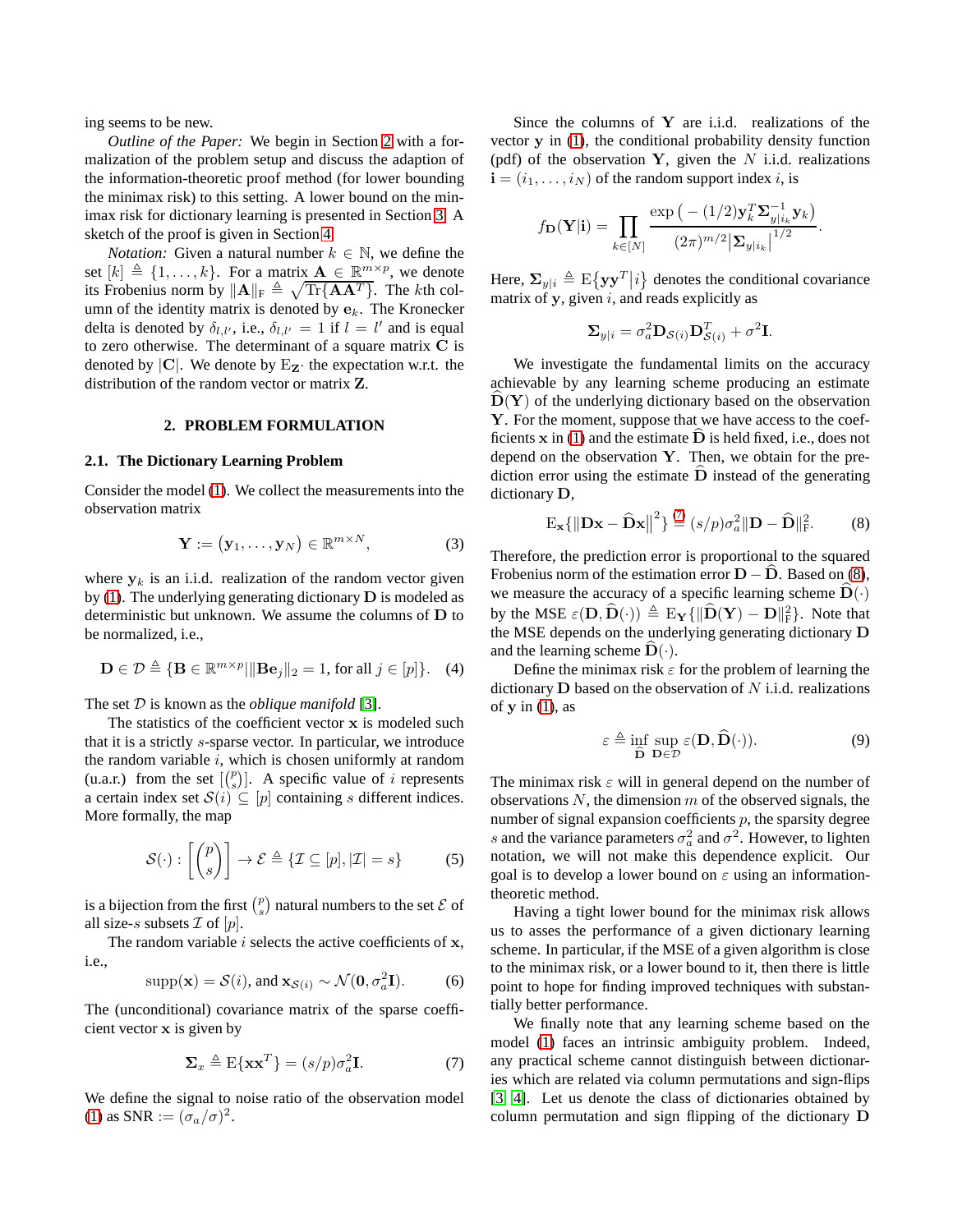by [D]. An alternative performance measure for dictionary learning, taking this ambiguity into account, could be

$$
\min_{\mathbf{D}'} \|\widehat{\mathbf{D}}(\mathbf{Y})-\mathbf{D}'\|_{\mathrm{F}}^2 \quad \text{ s.t. } \quad \mathbf{D}' \in [\mathbf{D}].
$$

This minimization can be carried out efficiently using the *Hungarian algorithm* [\[3,](#page-4-2) [18\]](#page-4-17). While we do not take this intrinsic ambiguity into account explicitly, our bounds are still sensible as a fundamental performance limit for any selection scheme.

### **2.2. Information Theory of Dictionary Learning**

Our approach to bounding the minimax risk  $\varepsilon$  of [\(9\)](#page-1-3) is to use the information-theoretic method put forward in [\[19,](#page-4-18) [14,](#page-4-13) [16\]](#page-4-15). However, the key challenge in applying this technique is the fact that the vector y given by [\(1\)](#page-0-1) does not follow a multivariate normal distribution. Indeed, due to the prior model for the coefficient vector  $x$  (cf.  $(6)$ ), the vector y follows a Gaussian mixture model, with a mixture component associated with each specific value of the support index  $i$ .

In order to apply the information-theoretic technique, it is necessary to have a precise characterization of the mutual information  $I(Y; l)$  between the observation Y and a random index l which selects the generating dictionary  $\mathbf{D} = \mathbf{D}^{(l)}$ u.a.r. from a finite set  $\mathcal{D}_0 \subseteq \mathcal{D}$ . Obtaining a bound on  $I(\mathbf{Y}; l)$ typically involves the analysis of the Kullback Leibler (KL) divergence between the distributions of  $Y$  implied by different dictionaries  $D = D^{(l)}$ . However, exact characterizations of the KL divergence between Gaussian mixture models is in general not possible and one has to resort to approximations or bounds [\[20\]](#page-4-19).

A main conceptual contribution of this work is a strategy to avoid evaluating KL divergences between Gaussian mixture models. Instead, we rely on the following decomposition, which follows from the chain rule for mutual information,

<span id="page-2-2"></span>
$$
I(\mathbf{Y}; l) = I(\mathbf{Y}; l | \mathbf{i}) - I(l; \mathbf{i} | \mathbf{Y}). \tag{10}
$$

Here,  $I(Y; l|i)$  denotes the conditional mutual information between the observation Y and the random index  $l$ , given the support indices  $\mathbf{i} = (i_1, \dots, i_N)$ . The components of the decomposition in [\(10\)](#page-2-2) have particular interpretations. The term  $I(Y; l|i)$  characterizes the difficulty of detecting the (index of the) generating dictionary  $\mathbf{D} = \mathbf{D}^{(l)}$ , if we had access to the indices  $i_k$  selecting the active coefficients of  $x_k$ . The second term, i.e.,  $I(l; \mathbf{i}|\mathbf{Y})$  quantifies the dependence between the support of the sparse coefficient vector  $x$  and the (index  $l$ of the) generating dictionary  $\mathbf{D} = \mathbf{D}^{(l)}$ , after observing Y.

Since  $I(l; \mathbf{i}|\mathbf{Y}) \geq 0$  [\[13,](#page-4-12) p. 29], we can upper bound  $I(Y; l)$  by upper bounding  $I(Y; l|i)$ . Note that, conditioned on the support index  $i$ , the data vector  $y$  in [\(1\)](#page-0-1) follows a normal distribution with covariance matrix  $\Sigma_{y|i}$ , which renders the problem of upper bounding  $I(Y; l|i)$  tractable. We detail this proof technique in Section [4.](#page-2-1)

### <span id="page-2-0"></span>**3. A LOWER BOUND ON THE MINIMAX RISK**

A typical requirement for sparse (compressed sensing) recovery to work well, even when the dictionary  $D$  in [\(1\)](#page-0-1) is known, is the validity of [\[21,](#page-4-20) [22\]](#page-4-21)

<span id="page-2-3"></span>
$$
m \ge c_0 s \log(p/s),\tag{11}
$$

with some absolute constant  $c_0$ . Since we consider the more difficult problem of dictionary learning, i.e., we treat the dictionary as an unknown parameter, we expect [\(11\)](#page-2-3) to be a necessary requirement for the existence of accurate dictionary learning schemes.

Our main result is the following lower bound on the minimax risk for a given dictionary learning problem.

<span id="page-2-4"></span>**Theorem 3.1.** *Consider a dictionary learning problem based on* N *i.i.d. observations following the model* [\(1\)](#page-0-1)*. Then, if*

<span id="page-2-6"></span>
$$
p > 64, \text{ and } m \ge 192s(9 + 2\log(p/s)), \tag{12}
$$

*the minimax risk* ε *is lower bounded as*

<span id="page-2-5"></span>
$$
\varepsilon \ge \text{SNR}^{-2} \min\left\{ (p/288), \frac{p^2}{24 \times 10^3 N s} \right\}. \tag{13}
$$

We highlight the fact that Theorem [3.1](#page-2-4) does not place any assumptions (like incoherence or restricted isometry properties) on the underlying generating dictionary.

For sufficiently large sample-size N, such that  $p/s \ll N$ , the first bound in [\(13\)](#page-2-5) will not be in force. The second bound in [\(13\)](#page-2-5) shows a dependence on the sample-size via  $1/N$  which clearly makes sense. Indeed by averaging the outcomes of a learning scheme over blocks of independent observations the MSE is expected to scale inversely proportional to the sample size N. This dependence of the MSE on the sample-size is also observed in the empirical results of simulation studies for specific learning schemes in [\[3,](#page-4-2) [1\]](#page-4-0). Moreover, the theoretic results presented in [\[3,](#page-4-2) [23\]](#page-4-22) also suggest that the estimation error of certain learning schemes, measured by the squared Frobenius norm, scales inversely proportional to N.

For the case of constant sparsity i.e., when  $s \leq C_0$  for some constant (independent of  $p$ ) our lower bound scales as  $\Theta(p^2/N)$ , suggesting a sample-complexity of  $\Theta(p^2)$ . This scaling is considerably smaller than the sample complexity  $\mathcal{O}(p^3m)$ , which [\[3\]](#page-4-2) proved to be sufficient in the noisy and over-complete case, such that the estimator based on minimizing [\(2\)](#page-0-0) performs well.

#### **4. PROOF OF THE MAIN RESULT**

<span id="page-2-1"></span>The proof of Theorem [3.1](#page-2-4) is based on reducing the minimax estimation problem [\(9\)](#page-1-3) to a specific multiple hypothesis testing problem. In particular, we assume that the generating dictionary  $D$  in [\(1\)](#page-0-1) is taken from a finite subset  $\mathcal{D}_0 \triangleq {\{\mathbf{D}^{(l)}\}}_{l \in [L]} \subseteq \mathcal{D}$  for some  $L \in \mathbb{N}$ . This subset  $\mathcal{D}_0$  is constructed such that (i) any two distinct dictionaries  $D^{(l)}, D^{(l')} \in \mathcal{D}_0$  are separated by at least  $\sqrt{8\varepsilon}$ , i.e.,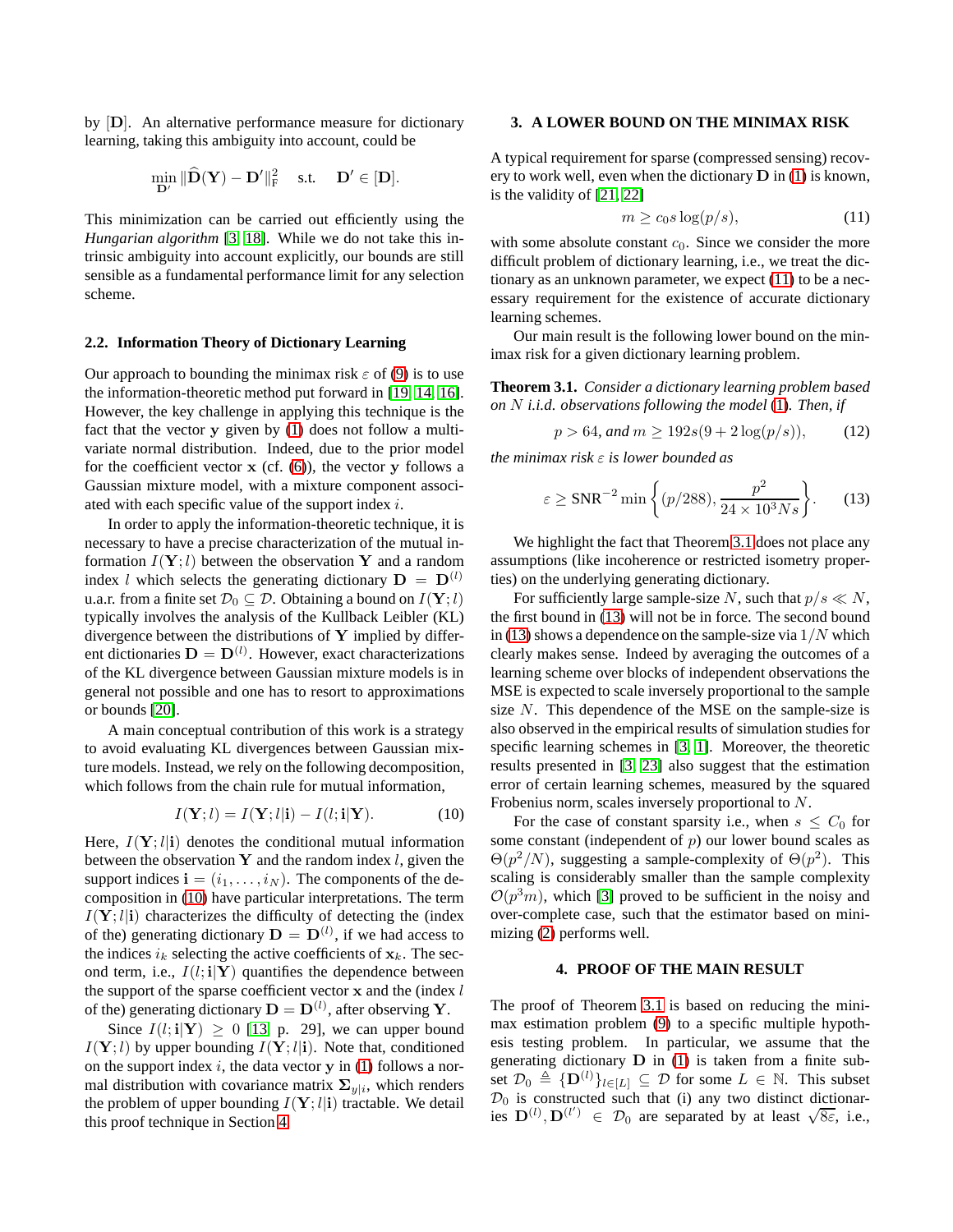

<span id="page-3-1"></span>**Fig. 1**. Information-theoretic method for lower bounding the minimax risk.

 $\|\mathbf{D}^{(l)} - \mathbf{D}^{(l')} \|_{\mathrm{F}} \geq \sqrt{8\varepsilon}$  and (ii) it is hard to detect the generating dictionary **D** if it is drawn u.a.r. from  $\mathcal{D}_0$ . However, we do not specify a deterministic scheme to construct such a set  $\mathcal{D}_0$ . We merely use a probabilistic method to show that there must exist at least one such set  $\mathcal{D}_0$ . The existence of  $\mathcal{D}_0$  then yields, via Lemma [4.1,](#page-3-0) a relation between the sample-size N and the remaining model parameters m, p, s,  $\sigma_a$ ,  $\sigma$  which has to be satisfied such that an estimator with minimax-risk not exceeding  $\varepsilon$  may exist.

In Fig. [1,](#page-3-1) we sketch the idea of this method for the particular case of a subset  $\mathcal{D}_0 := \{ \mathbf{D}^{(1)}, \ldots, \mathbf{D}^{(4)} \}$  containing four dictionaries  $\mathbf{D}^{(l)} \in \mathcal{D}$ . We also show a realization of the estimator  $\hat{\mathbf{D}}(\mathbf{Y})$ . Two different dictionaries in  $\mathcal{D}_0$  are separated by at least  $\sqrt{8\varepsilon}$ . In particular, if  $\widehat{\mathbf{D}}(\mathbf{Y})$  is a learning scheme achieving the minimax risk in [\(9\)](#page-1-3), then the minimum distance detector

$$
\operatornamewithlimits{argmin}_{\mathbf{D}'\in\mathcal{D}_0} \|\widehat{\mathbf{D}}(\mathbf{Y})-\mathbf{D}'\|_F
$$

recovers the correct dictionary  $D \in \mathcal{D}_0$  if  $\widehat{D}(Y)$  belongs to the ball  $\mathcal{B}(\mathbf{D}, \sqrt{2\varepsilon})$  (indicated by a dashed circle in Fig. [1\)](#page-3-1) centered at D and with radius  $\sqrt{2\varepsilon}$ . The informationtheoretic method [\[15,](#page-4-14) [14,](#page-4-13) [19\]](#page-4-18) of lower bounding the minimax risk  $\varepsilon$  consists then in relating the probability  $P\{\hat{\mathbf{D}}(\mathbf{Y}) \notin$  $\mathcal{B}(\mathbf{D},\sqrt{2\varepsilon})\}$  to the mutual information between the observation  $Y$  and the dictionary  $D$  which is assumed to be drawn u.a.r. from  $\mathcal{D}_0$ .

In particular, our analysis is based on the construction of a finite set  $\mathcal{D}_0 \triangleq {\mathbf{D}^{(1)}, \ldots, \mathbf{D}^{(L)}} \subseteq \mathcal{D}$  of L distinct dictionaries belonging to  $\mathcal D$  (cf. [\(4\)](#page-1-5)) having the following desiderata:

• For any two dictionaries 
$$
\mathbf{D}^{(l)}, \mathbf{D}^{(l')} \in \mathcal{D}_0
$$
,

<span id="page-3-2"></span>
$$
\|\mathbf{D}^{(l)} - \mathbf{D}^{(l')} \|_{\mathbf{F}}^2 \ge \delta_{l,l'} 8\varepsilon. \tag{14}
$$

• If the generating dictionary in [\(1\)](#page-0-1) is chosen as  $D =$  $\mathbf{D}^{(l)} \in \mathcal{D}_0$ , where l is selected u.a.r. from [L], then the conditional mutual information between  $Y$  and l, given i, is bounded as

$$
I(\mathbf{Y}; l | \mathbf{i}) \le \eta \tag{15}
$$

with some given small  $n$ .

The following result gives precise conditions on the cardinality L and threshold  $\eta$  such that at least one subset  $\mathcal{D}_0 \subseteq \mathcal{D}$ of size  $L$  satisfying [\(14\)](#page-3-2) as well as [\(15\)](#page-3-3) is guaranteed to exist.

<span id="page-3-0"></span>**Lemma 4.1.** *Consider a dictionary learning problem such that* [\(12\)](#page-2-6) *holds. Then, for any* ε *such that*

$$
\varepsilon < \text{SNR}^{-2}(p/288),
$$

*there exists a set*  $\mathcal{D}_0 \subseteq \mathcal{D}$  *of cardinality*  $L = e^{p/32}$  *such that* [\(14\)](#page-3-2) *and* [\(15\)](#page-3-3) *are satisfied with*

$$
\eta = 288Ns\text{SNR}^2\varepsilon/p.
$$

The next result, which is the central argument of the information-theoretic method for lower bounding minimax risk, relates the cardinality L of a subset  $\mathcal{D}_0 \subseteq \mathcal{D}$  to the conditional mutual information  $I(Y; l|i)$  between the observation  $Y$  and a random index  $l$  selecting the generating dictionary u.a.r. from  $\mathcal{D}_0$ .

<span id="page-3-4"></span>**Lemma 4.2.** *Consider the dictionary learning problem* [\(1\)](#page-0-1) *with minimax risk*  $\varepsilon$  ([\(9\)](#page-1-3)) and a finite set  $\mathcal{D}_0 \subseteq \mathcal{D}$  consisting *of* L distinct dictionaries  $\mathbf{D}^{(l)} \in \mathbb{R}^{m \times p}$  such that

$$
\Vert \mathbf{D}^{(l)} - \mathbf{D}^{(l')} \Vert_F^2 \geq 8 \delta_{l,l'} \varepsilon.
$$

*Then,*

$$
I(\mathbf{Y}; l|\mathbf{i}) \ge (1/2) \log_2(L) - 1.
$$

The proofs of Lemma [4.1](#page-3-0) and [4.2](#page-3-4) are omitted due to space limitations.

*Proof of Theorem [3.1:](#page-2-4)* According to Lemma [4.1,](#page-3-0) for any  $\varepsilon$  < SNR<sup>-2</sup>(p/288), there exists a set  $\mathcal{D}_0 \subseteq \mathcal{D}$  of cardinality  $L = e^{p/32}$  satisfying [\(14\)](#page-3-2) and [\(15\)](#page-3-3) with  $\eta =$  $288NsSNR^{2}\varepsilon/p$ . Applying Lemma [4.2](#page-3-4) to the set  $\mathcal{D}_{0}$  yields, in turn,

$$
288NsSNR^{2}\varepsilon/p \ge I(\mathbf{Y}; l|\mathbf{i}) \ge (1/2)\log_{2}(L) - 1
$$
plving

implying

$$
\varepsilon \ge \frac{\text{SNR}^{-2}}{288Ns} p((1/2)\log_2(L) - 1).
$$

Since

$$
(1/2)\log_2(L) - 1 \ge 0.7p/32 - 1 \stackrel{(12)}{\ge} 0.4p/32,
$$

we arrive at  $(13)$ .

#### **5. NUMERICAL EXPERIMENTS**

<span id="page-3-3"></span>One of the uses of the lower bound on the minimax risk stated in Theorem [3.1](#page-2-4) is that it allows for an assessment of the performance of practical learning schemes. In this section we compare the lower bound [\(13\)](#page-2-5) with the actual MSE of an (locally) efficient learning scheme  $\overline{D}_{ITKM}(Y)$ , termed *iterative thresholding and K-means*(ITKM) algorithm, which has been proposed recently [\[23\]](#page-4-22). We applied the ITKM algorithm, using oracle initialization and signal normalization, to a data